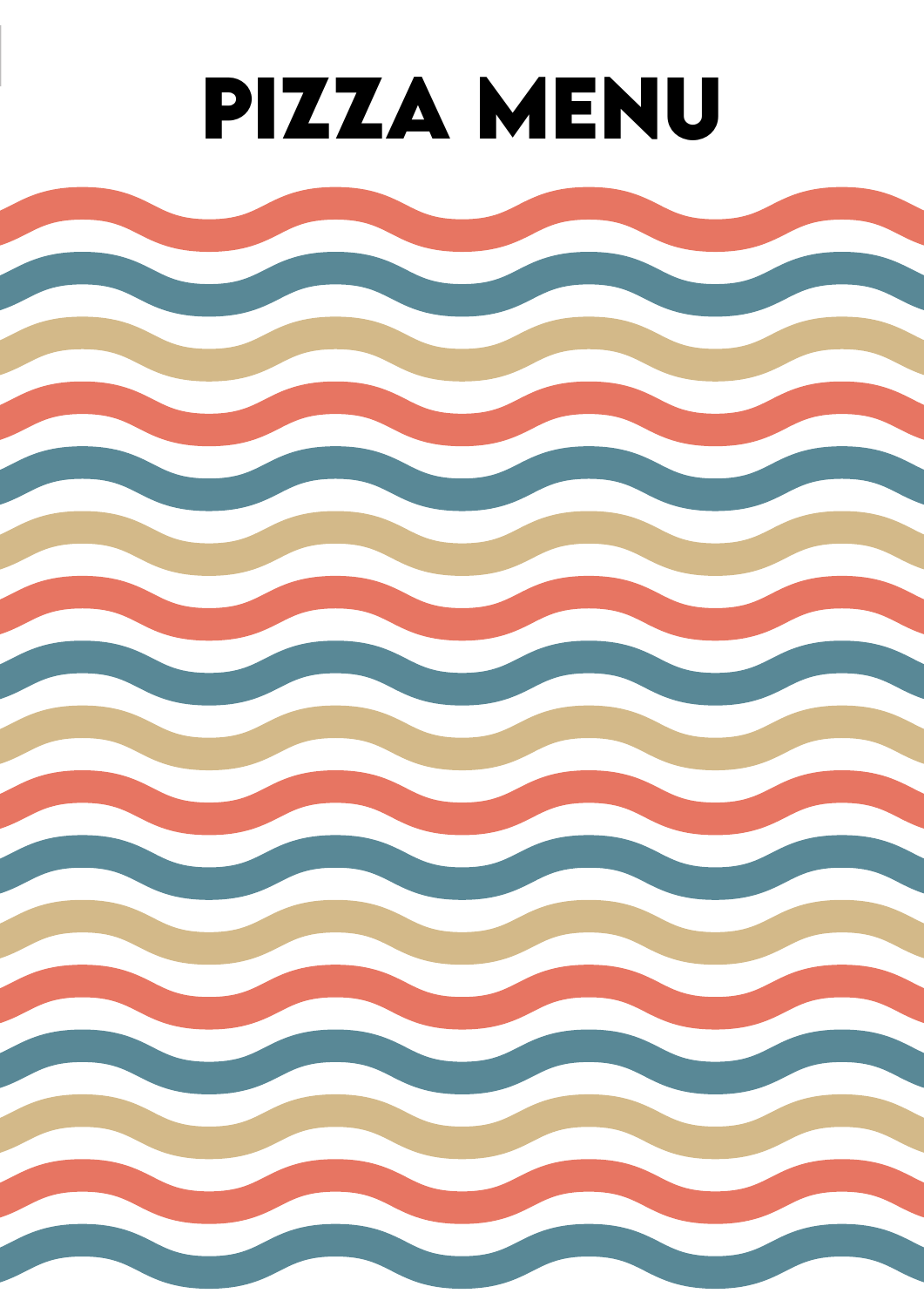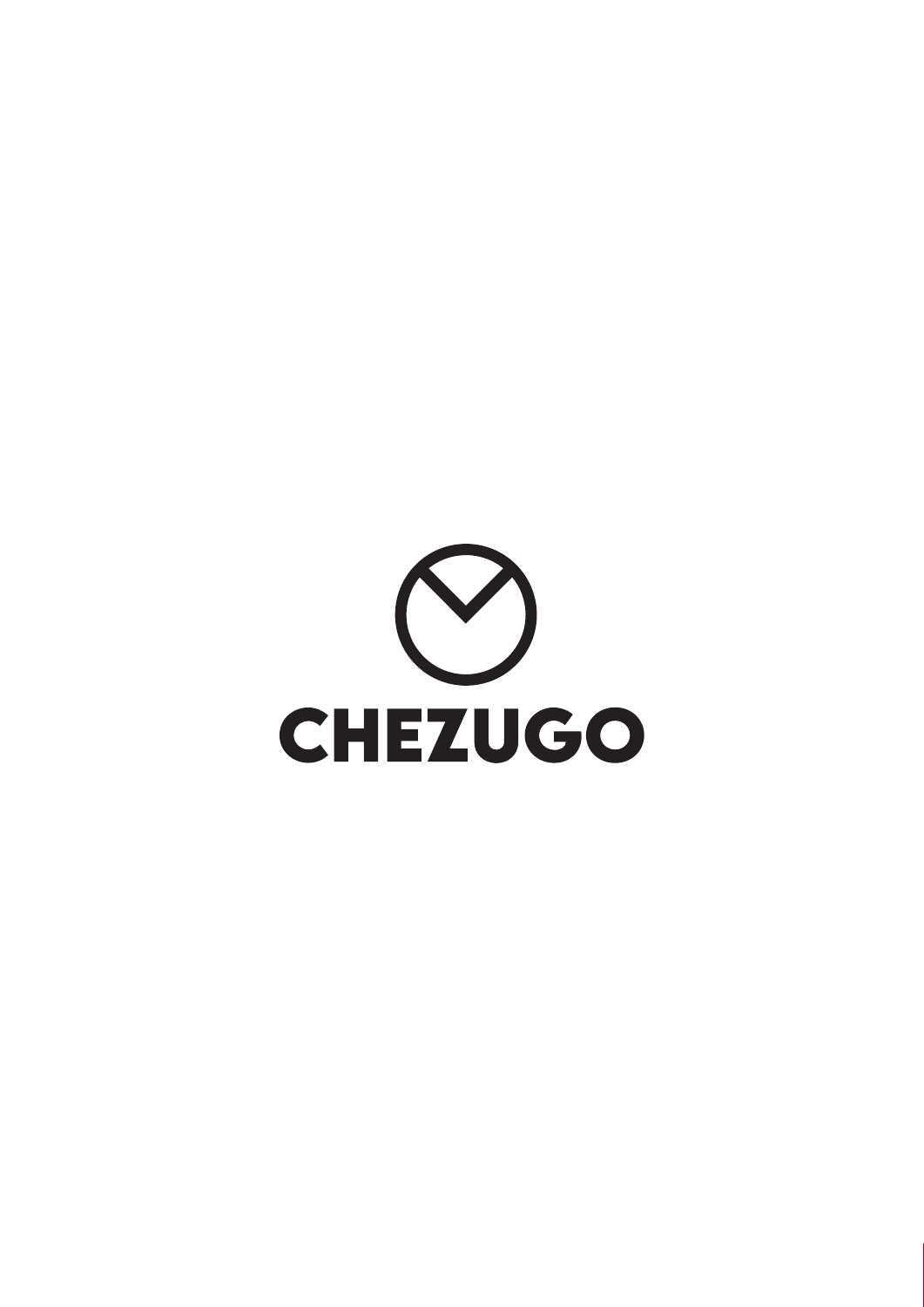



## **V.i.p. SELECTION (Very Important Pizza)** by Chez Ugo

| <b>BURRATINA [1,6]</b><br>Tomato sauce, cherry tomatoes, burrata,<br>cantabrian anchovy, fresh basil                                     |   | €11,5         | <b>AMATRICE <sup>(6)</sup></b><br>Fiordilatte, t<br>onion, peco           |
|------------------------------------------------------------------------------------------------------------------------------------------|---|---------------|---------------------------------------------------------------------------|
| <b>TRENTINA (6)</b><br>Fiordilatte, taleggio, fresh mushrooms <sup>®</sup><br>speck IGP, pepper                                          |   | € 14          | <b>CIMAROLO (6)</b><br>Fiordilatte a<br>artichokes,                       |
| MANTOVANA (1,2,4,6,8)<br>Pumpkin cream, hand made peppery<br>sausage, scamorza, pecorino, pepper                                         |   | €12,5         | <b>MARGHERITA</b><br>Napolitan c<br>mozzarella                            |
| <b>MARATEA [1,6]</b><br>Burrata, fiordilatte, argentine shrimp®,<br>lard of Colonnata, pepper                                            |   | € 16          | <b>VESUVIO<sup>(6)</sup></b><br>Italian yello<br>mozzarella,              |
| <b>CACIO &amp; PEPE (6)</b><br>Buffalo mozzarella, pecorino, pepper,<br>lard of Colonnata                                                |   | € 14          | ORTISEI <sup>(6)</sup><br>Fiordilatte,<br>walnuts                         |
| <b>CALABRA</b> <sup>(1,2,4,6,8)</sup><br>Tomato sauce, smoked provola, ricotta,<br>roasted tomatoes, olives, 'nduja<br>calabrese, origan |   | €12,5         | $ELENA$ <sup>(6)</sup><br>Fiordilatte, i<br>italian yellow<br>pecorino at |
| PIACENTINA <sup>(6)</sup><br>Tomato sauce, buffalo burrata, Parma<br>raw ham, fresh basil                                                |   | €13,5         | <b>SANTA LUCIA</b><br>Fiordilatte,<br>mozzarella                          |
| <b>GRICIA<sup>(6)</sup></b><br>Fiordilatte, fresh mushrooms <sup>®</sup> ,<br>guanciale, pecorino, pepper                                | € | 13            | anchovy, ba<br><b>DOLCE FUMÉ</b><br>Fiordilatte, a                        |
| <b>COTTO BRANCHI (6)</b><br>Fiordilatte, stracchino, fresh<br>mushrooms <sup>®</sup> , Branchi cooked ham                                | € | 15            | provola                                                                   |
| <b>CARBONARA (2,6)</b><br>Fiordilatte, guanciale, pecorino, egg,<br>pepper                                                               |   | $\epsilon$ 12 |                                                                           |
| SOPHIA LOREN <sup>(6,8)</sup><br>Fiordilatte, ricotta, mortadella, lemon<br>BIO, pistachios, fresh basil, pepper                         |   | €12,5         | Ai                                                                        |

| <b>AMATRICE <sup>(6)</sup></b><br>Fiordilatte, tomato sauce, guanciale, red<br>onion, pecorino, pepper                          |   | £11,5 |
|---------------------------------------------------------------------------------------------------------------------------------|---|-------|
| CIMAROLO <sup>(6)</sup><br>Fiordilatte and ricotta, roman<br>artichokes, cooked ham, pepper                                     | € | -13   |
| <b>MARGHERITA REALE <sup>(6)</sup> @</b><br>Napolitan cherry tomatoes, buffalo<br>mozzarella at the end, fresh basil            |   | €12,5 |
| <b>VESUVIO<sup>GO</sup> @</b><br>Italian yellow cherry tomatoes, buffalo<br>mozzarella, fresh basil                             | € | - 12  |
| <b>ORTISEI <sup>(6)</sup></b><br>Fiordilatte, philadelphia, cooked ham,<br>walnuts                                              | € | -11   |
| $ELENA$ (6) $\odot$<br>Fiordilatte, napolitan cherry tomatoes,<br>italian yellow cherry tomatoes, basil,<br>pecorino at the end |   | £10,5 |
| SANTA LUCIA <sup>(6)</sup><br>Fiordilatte, sliced tomatoes, buffalo<br>mozzarella at the end, cantabrian<br>anchovy, basil      |   | €12,5 |
| DOLCE FUMÉ <sup>(6)</sup><br>Fiordilatte, apple, speck, smoked<br>provola                                                       | € | 13    |
| TRY ALSO:<br>+ € 1,5<br>$+ \in 1$<br>Whole grain<br>Sourdough                                                                   |   |       |
| Celiac? ask for gluten<br>free (+ $\in$ 1)<br>Ai                                                                                |   |       |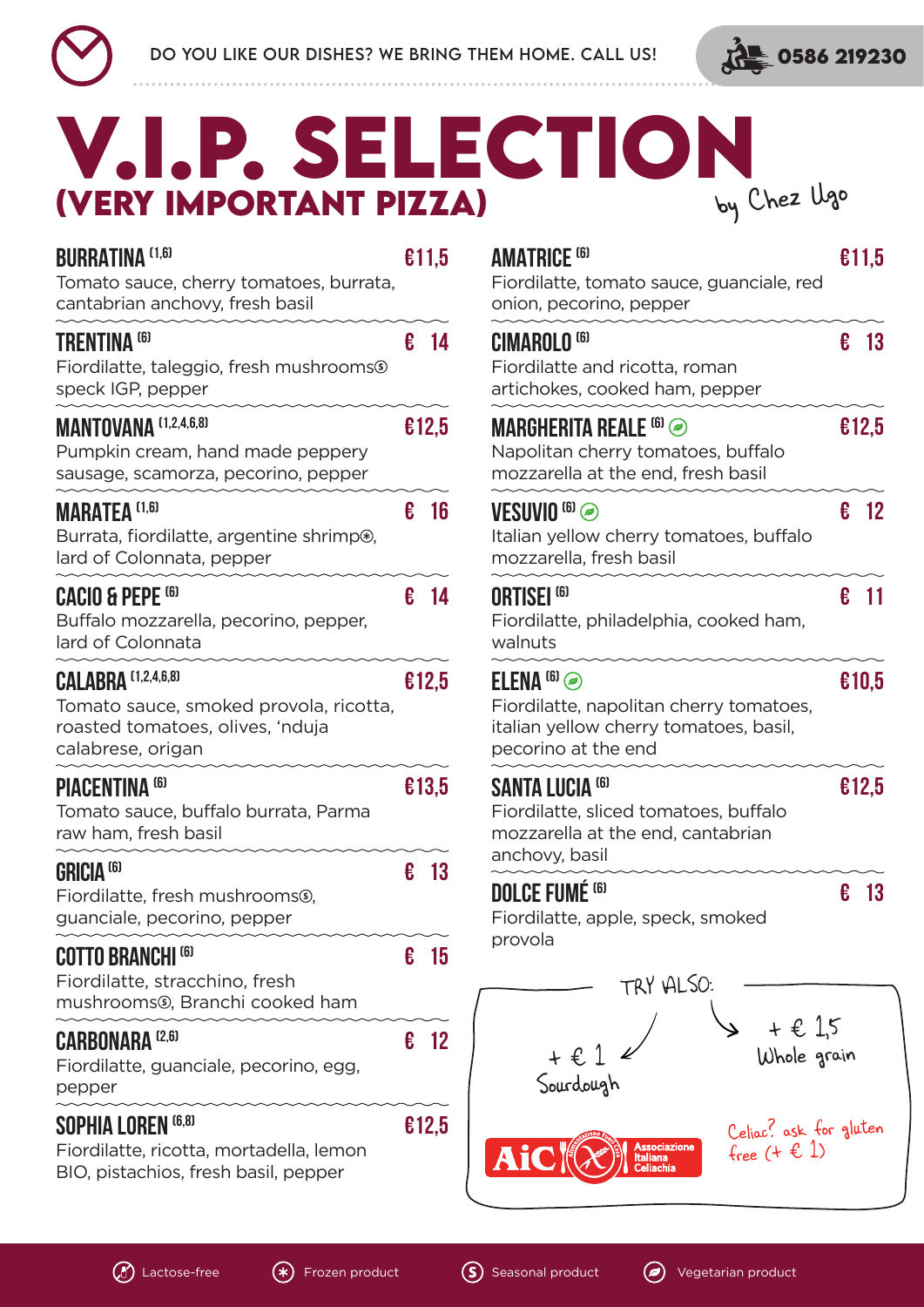



| $SUB^{60}$<br>Fiordilatte, roasted tomatoes,<br>fried aubergines, fried zucchini                                                                                                                          | €      | 11             | <b>TARTUFINA<sup>(6)</sup></b><br>Fiordilatte, provola, quail eggs, black<br>truffle                                                                                                                                                                                                                                                                                                                                                                                                                                                                                              | € | 18       |
|-----------------------------------------------------------------------------------------------------------------------------------------------------------------------------------------------------------|--------|----------------|-----------------------------------------------------------------------------------------------------------------------------------------------------------------------------------------------------------------------------------------------------------------------------------------------------------------------------------------------------------------------------------------------------------------------------------------------------------------------------------------------------------------------------------------------------------------------------------|---|----------|
| <b>RUSTICA<sup>(6)</sup></b><br>Asparagus cream, provola,<br>guanciale, olives                                                                                                                            |        | £ 12,5         | MODENA <sup>(6)</sup><br>Cream of asparagus, fiordilatte, capocollo,<br>sweet peppers, flaked pecorino cheese                                                                                                                                                                                                                                                                                                                                                                                                                                                                     | € | 14       |
| LEUCA <sup>(6,10)</sup><br>Chickpeas cream, fiordilatte, argentine<br>shrimp <sup>®</sup> , rosemary, taralli<br><b>BOLOGNA</b> <sup>(6)</sup><br>Chickpeas cream, fiordilatte, mortadella<br>lemon juice | €<br>€ | 16<br>12       | SAPORITA <sup>(6)</sup><br>Fiordilatte, pepperoni, gorgonzola,<br>honey and walnuts                                                                                                                                                                                                                                                                                                                                                                                                                                                                                               | € | 14       |
|                                                                                                                                                                                                           |        |                | $\mathcal{L}$ Flours $\mathcal{E}$<br>For our dough we use a selection of flours from Italy, they are ground to stone and obtained from<br>the selection of the best Italian soft grains cultivated following sustainable and Organic agriculture<br>without disinfesting microtoxins or preservatives. Thanks to this ancient method of grinding, the most<br>modern technologies and the quality of Italian wheat, during the whole process the flour does not<br>lose its noble parts, such as wheat germ and the cruscal parts, rich in fiber and nutrients.<br><b>MOLINL</b> |   |          |
| FOCACCE V.I.P.<br><b>AMABILE</b><br>San Daniele raw ham, burrata, fresh rocket                                                                                                                            |        | 12             | <b>EMILIA <sup>(6)</sup></b><br>Stracchino, San Daniele raw ham, fresh                                                                                                                                                                                                                                                                                                                                                                                                                                                                                                            |   | € 12,5   |
| <b>PALINURO (1,2,4,6,8)</b><br>Buffalo mozzarella, dried tomatoes,<br>cantabrian anchovy, fresh basil                                                                                                     | €      | $-11$          | rocket, sun-dried tomatoes<br><b>SUPREMA (1,2,4,6,8)</b><br>Pepperoni, ricotta, valerian                                                                                                                                                                                                                                                                                                                                                                                                                                                                                          |   | $E$ 10,5 |
| <b>AGRODOLCE <sup>(5)</sup></b><br>San Daniele raw ham, figs marmalade,<br>gorgonzola                                                                                                                     |        | £12,5          | TRY ALSO:                                                                                                                                                                                                                                                                                                                                                                                                                                                                                                                                                                         |   |          |
| <b>ARMONIA<sup>(6)</sup></b><br>Philadelphia, gorgonzola, cooked ham                                                                                                                                      | €      | -11            | + € 1,5<br>Whole grain<br>$+$ $E$ .                                                                                                                                                                                                                                                                                                                                                                                                                                                                                                                                               |   |          |
| <b>DELICATA (6)</b><br>Smoked scamorza, cooked ham                                                                                                                                                        |        | €10,5          | Sourdough                                                                                                                                                                                                                                                                                                                                                                                                                                                                                                                                                                         |   |          |
| <b>MORTAZZA (6)</b><br>Mortadella of Bologna, peperonata,<br>pecorino                                                                                                                                     |        | $\epsilon$ 9,5 | Celiac? ask for gluten<br>free $(+ \in 1)$<br>Associazione<br>Aic<br><b>Italiana</b>                                                                                                                                                                                                                                                                                                                                                                                                                                                                                              |   |          |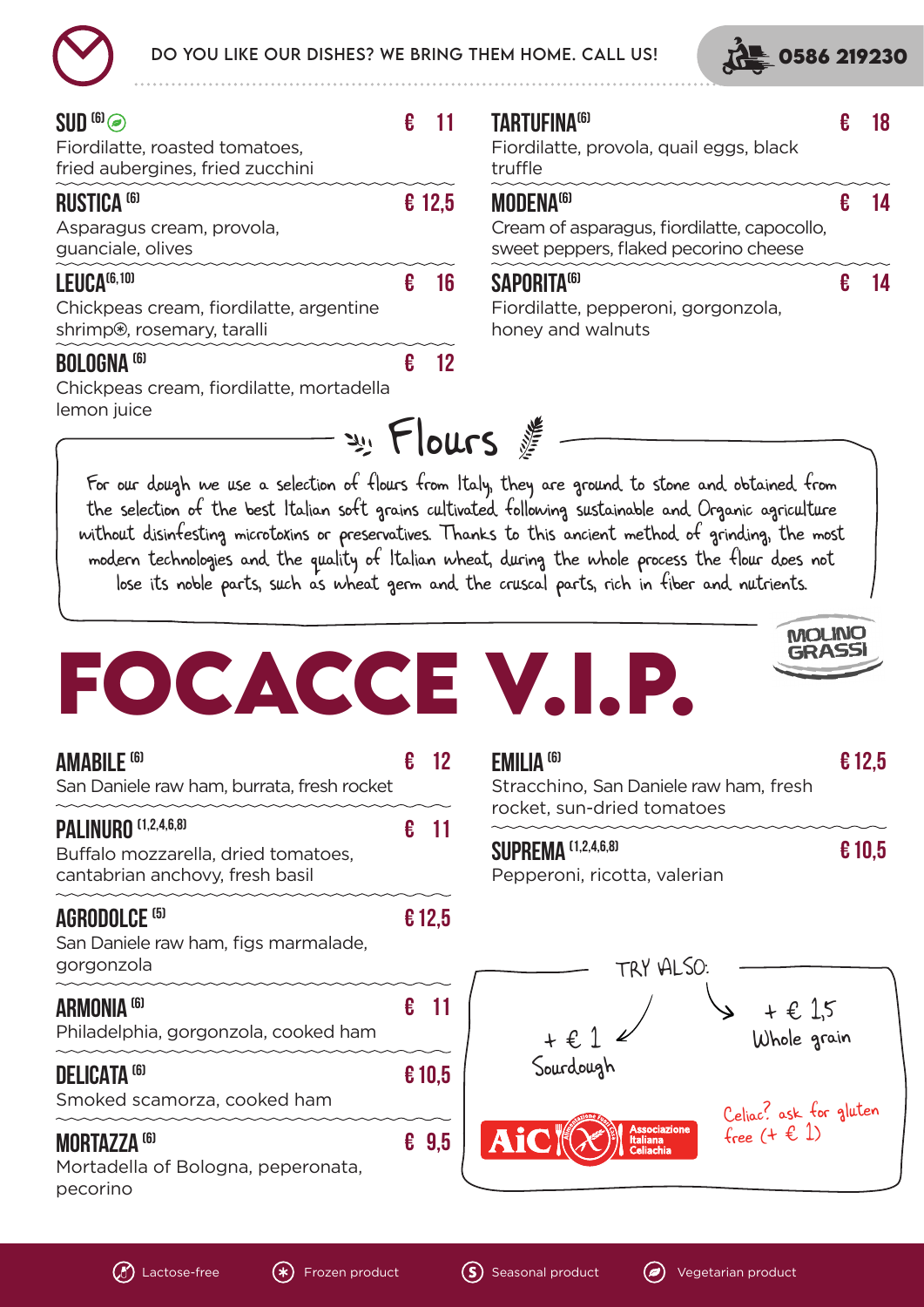



# **OUR PIZZAS**

| AGATA <sup>(6)</sup><br>Smoked provola, potatoes,<br>hand made sausage                                                                                 |   | € 10,5 |
|--------------------------------------------------------------------------------------------------------------------------------------------------------|---|--------|
| <b>AMARANTO (6)</b><br>Tomato sauce, fiordilatte, speck,<br>gorgonzola, radicchio                                                                      | € | 10     |
| <b>CALZONE CHEZ UGO (6)</b><br>Tomato sauce, fiordilatte, stracchino,<br>hand made sausage                                                             | € | 8,5    |
| <b>CONTADINA VEG</b> $(1,2,4,6)$<br>Tomato sauce, peppers, scarola,<br>mushrooms, artichokes, olives, fresh<br>rocket grilled courgette and aubergines | € | 9      |
| <b>DELIZIA (6)</b><br>Tomato sauce, fiordilatte, San Daniele<br>raw ham, fresh rocket, parmesan                                                        | € | 13     |
| <b>ENZO</b> <sup>(4,6,8)</sup><br>Cherry tomato, buffalo mozzarella,<br>porcini mushrooms, marinated eggplant<br>San Daniele raw ham, fresh rocket     | € | 14     |
| <b>FANTASIA (6)</b><br>Tomato sauce, fiordilatte, peppers,<br>onion, pepperoni                                                                         | € | 8,5    |
| <b>FEDERICO<sup>(6)</sup></b><br>Tomato sauce, buffalo mozzarella,<br>gruyère, pecorino, fontina, gorgonzola,<br>wurstel                               | € | - 9,5  |
| <b>LARDO</b> <sup>(4,6,8)</sup><br>Fiordilatte, tomato sauce, porcini<br>mushrooms, cherry tomato, lard, black<br>truffle cream                        | € | 13     |
| LUCA <sup>(6)</sup><br>Tomato sauce, fiordilatte, groviera,<br>pepperoni, bacon, hand made sausage,<br>mushrooms, black olives                         | € |        |

| <b>MEXICANA [1,2,4,6,8]</b><br>Tomato sauce, pepperoni, peppers,<br>Mexican beans, tacos souce<br>+ jalapeño $\, \pmb{\epsilon} \, \pmb{9} \,$<br>+ jalapeño + habanero $69$ $55$ | € | 9   |
|-----------------------------------------------------------------------------------------------------------------------------------------------------------------------------------|---|-----|
| PARMA <sup>(6)</sup><br>Tomato sauce, fiordilatte, fried<br>aubergines by Teresa, parmesan                                                                                        | € | 10  |
| PORCINI <sup>(6)</sup><br>Tomato sauce, fiordilatte, hand made<br>sausage, porcini mushrooms, parmesan                                                                            | € | 11  |
| <b>POSITANO <sup>(6)</sup> @</b><br>Tomato sauce, buffalo mozzarella,<br>cherry tomato, black olives, fresh basil                                                                 | € | 10  |
| <b>PRIMAVERA (6)</b><br>Fiordilatte, cherry tomato, bresaola<br>DOP, fresh rocket, parmesan                                                                                       | € | 13  |
| <b>PROVOLINA (6)</b><br>Tomato sauce, cherry tomato, smoked<br>provola, speck                                                                                                     | € | 9.5 |
| <b>SPECIALE <sup>(6)</sup></b><br>Tomato sauce, gruyere, bacon                                                                                                                    | € | 9   |
| UGO COM'ERA <sup>(1,6)</sup><br>Tomato sauce, fiordilatte, cantabrian<br>anchovy, capers from Pantelleria,<br>scarola, black olives                                               | € | 8,5 |
| <b>VENEZIA [1,6]</b><br>Fiordilatte, cherry tomato, cantabrian<br>anchovy, capers from Pantelleria, black<br>olives, basil                                                        | € | 9   |
| <b>WILLIAMS</b> $^{(6)}$<br>Fiordilatte, williams pears, gorgonzola,<br>pecorino                                                                                                  | € | 9   |

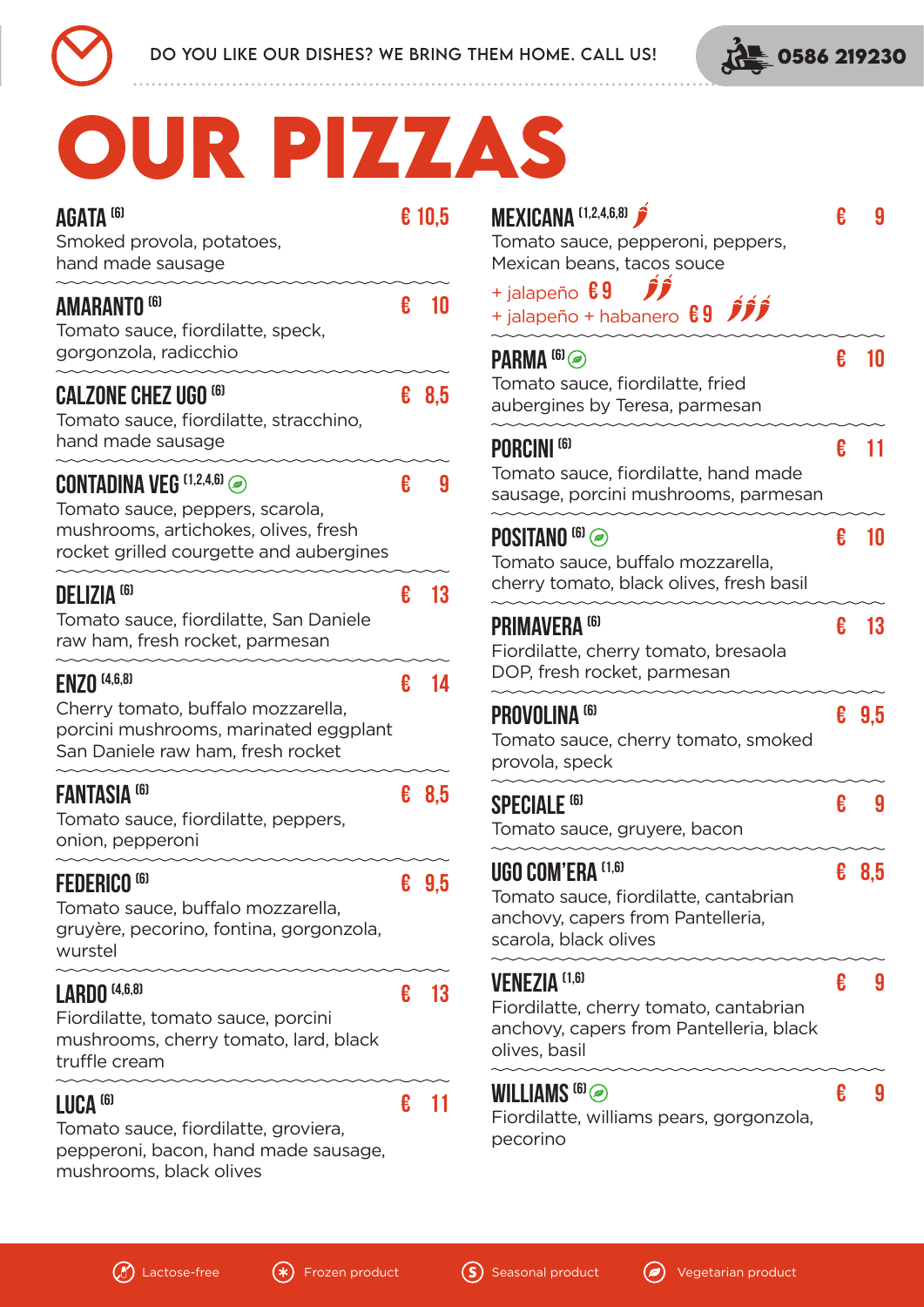

**BRESAOLA (6)**



## **focacce**

**€ 10,5 MISTA (2,4,6,8)** Celiac? ask for gluten free

**€ 13**

Bresaola, fresh rocket, parmesan, cherry tomatoes

Fiordilatte, Parma raw ham, cherry tomatoes, mushrooms, artichokes, peppers, iceberg, seasoned grilled aubergines

## **classic pizzas**

| <b>4 STAGIONI (2,4,6,8)</b><br>Tomato sauce, fiordilatte, cooked ham,<br>mushrooms, pepperoni, artichokes,    | € | 9     |
|---------------------------------------------------------------------------------------------------------------|---|-------|
| black olives<br>5 FORMAGGI <sup>(6)</sup><br>Tomato sauce, fiordilatte, gruyère,                              |   | € 8.5 |
| pecorino, fontina, gorgonzola                                                                                 |   |       |
| <b>BOSCAIOLA<sup>(6)</sup></b><br>Tomato sauce, fiordilatte, hand made<br>sausage, mushrooms                  | € | 8,5   |
| <b>BUFALINA (6)</b><br>Tomato sauce, buffalo mozzarella, fresh<br>basil                                       | € | 9     |
| <b>CALZONE <sup>(6)</sup></b><br>Tomato sauce, fiordilatte, cooked ham                                        | € | 8     |
| <b>CAPRICCIOSA (2,4,6,8)</b><br>Tomato sauce, fiordilatte, artichokes,<br>cooked ham, mushrooms, black olives | € | 11    |
| <b>CAPRESE <sup>(6)</sup></b><br>Bufala mozzarella, small tomatoes,<br>origan, basil                          | € | 10    |
| <b>COTTO (6)</b><br>tomato sauce, fiordilatte, cooked ham                                                     | € | 8     |
| <b>COTTO E FUNGHI (6)</b><br>Tomato sauce, fiordilatte, cooked ham,<br>mushrooms                              | € | 9     |
| <b>CRUDO<sup>(6)</sup></b><br>Tomato sauce, fiordilatte,<br>Parma raw ham                                     | € | 10    |

| FUNGHI <sup>(6)</sup>                           | € | 8       |
|-------------------------------------------------|---|---------|
| Tomato sauce, fiordilatte, mushrooms            |   |         |
| <b>MARGHERITA (6)</b>                           | € | 7       |
| Tomato sauce, fiordilatte                       |   |         |
| <b>NAPOLI</b>                                   |   | $E$ 5.5 |
| Tomato sauce, garlic, origan                    |   |         |
| <b>ROMANA [1,6]</b>                             | € | 9       |
| Tomato sauce, fiordilatte, capers from          |   |         |
| Pantelleria, cantabrian anchovy, origan         |   |         |
| <b>SALAMINO<sup>(6)</sup></b>                   | € | 8       |
| Tomato sauce, fiordilatte, pepperoni            |   |         |
| SALSICCIA <sup>(6)</sup>                        | € | 8       |
| Tomato sauce, fiordilatte, hand made            |   |         |
| sausage                                         |   |         |
| <b>SALSICCIA &amp; FRIARIELLI<sup>(6)</sup></b> |   | € 10.5  |
| Fiordilatte, hand made sausage with             |   |         |
| fennel seeds, friarielli (turnip tops)          |   |         |
| <b>SPECK E BRIE (6)</b>                         | € | 10      |
| Tomato sauce, fiordilatte, speck, brie          |   |         |
| SPECK E GORGONZOLA <sup>(6)</sup>               | € | 10      |
| Tomato sauce, fiordilatte, speck,               |   |         |
| gorgonzola                                      |   |         |
| <b>SPECK E MASCARPONE <sup>(6)</sup></b>        | € | 9,5     |
| Tomato sauce, speck, mascarpone                 |   |         |
| <b>WÜRSTEL<sup>(6)</sup></b>                    | € | 8       |
| Tomato sauce, fiordilatte, würstel              |   |         |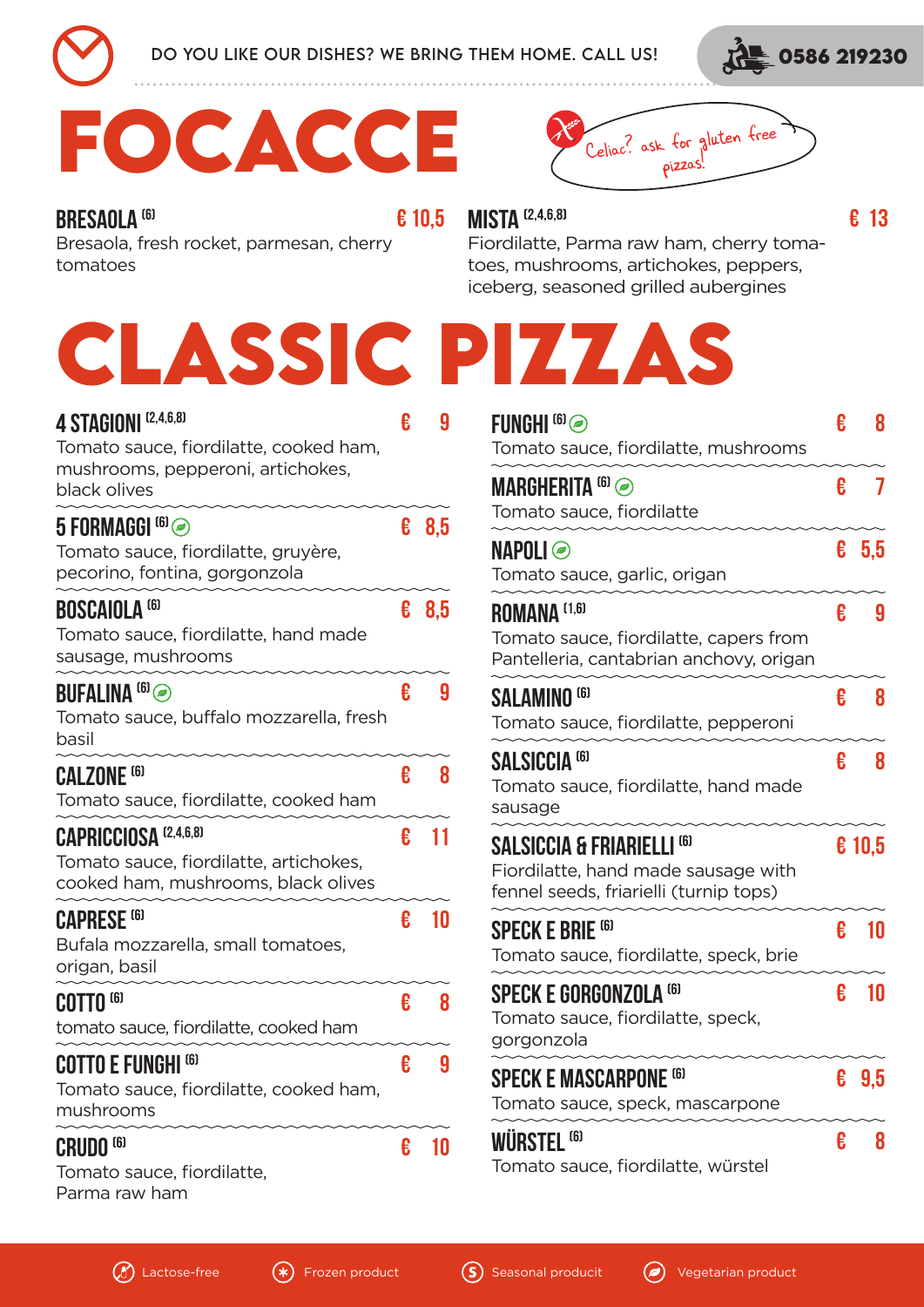

**€ 4**

**€ 6**

**€ 4**

**€ 6**

**€ 4**

**€ 6**

**€ 4**

**€ 6**

**€ 4**

**€ 7**

**25 cl**

**50 cl**

**25 cl**

 $\overline{\mathbf{L}}$ 

**50 cl**

**25 cl**

Ī

**50 cl**

**25 cl**

 $\overline{\mathsf{L}}$ 

**50 cl**

**25 cl**

 $\bar{\bm{\Pi}}$ 

**50 cl**

# **DRAFT BEERS**





#### **Riegele Privat Lager 5,2° | LAGER | GERMANY**

Craft beer, low fermentation, with a golden blond color, on the palate you can feel a strong taste of malt and a balanced and aromatic hoppy aftertaste.

#### **Ichnusa Non filtrata 4,9° | LAGER | ITALY**

Bright golden yellow color with fine and persistent foam. The nose releases aromas of orange blossom, caramel and hops, accompanied by a hint of honey.

#### **Affligem Blonde Abbazia Chiara 6,8° | LAGER | BELGIUM**

Golden blonde with an intense foam, it captivates with its aroma of bread and hints of banana and vanilla. Sparkling, fresh and slightly bitter.



#### **Affligem rouge Abbazia rossa 6,7° | BELGIAN ALE | BELGIUM**

Amber-ruby color, with a persistent and compact foam. The aroma is malty and delicate thanks to hints of flowers. The taste is spicy and slightly sweet given by the use of a caramelized malt.



#### **LAGUNITAS IPA 6,2° | IPA | UNITED STATES**

Balanced beer, with a clean and not excessively long finish. It is characterized by a bright golden color, with balsamic notes of pine and citrus notes of grapefruit and an aromatic profile that leaves its mark.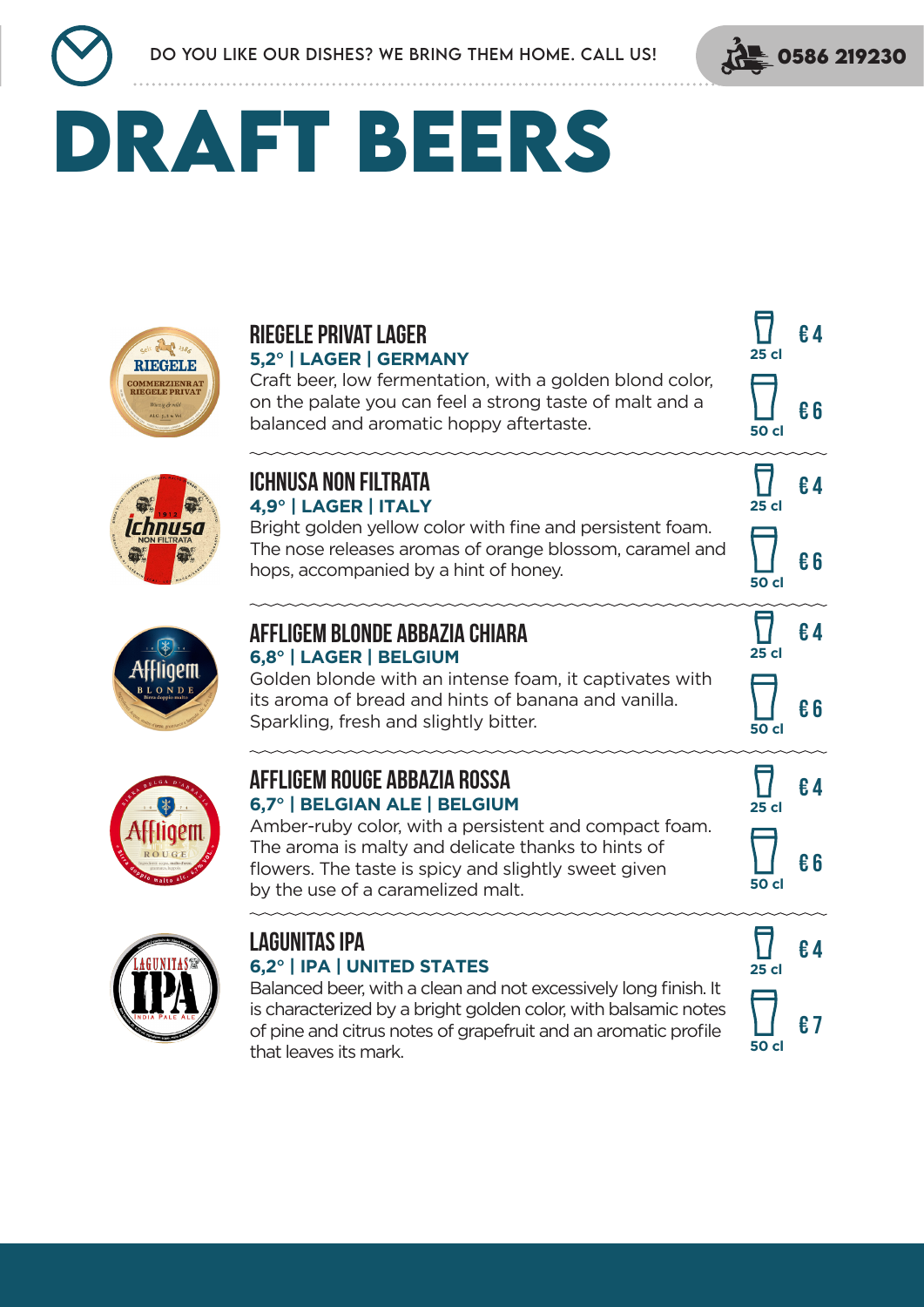

## **beer bottles**



| Canenero Nethus Amber 50 cl                                                                                                                                                                                                                                                                                                                  | $\epsilon$ 7 |  |
|----------------------------------------------------------------------------------------------------------------------------------------------------------------------------------------------------------------------------------------------------------------------------------------------------------------------------------------------|--------------|--|
| $\cdots$ $\cdots$ $\cdots$ $\cdots$ $\cdots$ $\cdots$ $\cdots$ $\cdots$ $\cdots$ $\cdots$ $\cdots$ $\cdots$ $\cdots$ $\cdots$ $\cdots$ $\cdots$ $\cdots$ $\cdots$ $\cdots$ $\cdots$ $\cdots$ $\cdots$ $\cdots$ $\cdots$ $\cdots$ $\cdots$ $\cdots$ $\cdots$ $\cdots$ $\cdots$ $\cdots$ $\cdots$ $\cdots$ $\cdots$ $\cdots$ $\cdots$ $\cdots$ |              |  |
| Canenero Cautha Blonde 50 cl                                                                                                                                                                                                                                                                                                                 | $\epsilon$ 6 |  |



| Hibu Vaitra Apa 33 cl            | € | h |
|----------------------------------|---|---|
| Hibu Trhibu Ipa 33 cl            | € | h |
| Hibu Eil Ale 33 cl               | € | h |
| Hibu Entropia Ale 33 cl          | € | h |
| Hibu Gotha Strong ale 33 cl      | € | h |
| Hubu Avanti March Pale Ale 33 cl | € | h |
| Hibu Dama Bianca 33 cl           |   |   |



| Mc Gargles Frank's Lager 33 cl         | € | 5     |
|----------------------------------------|---|-------|
| Mc Gargles Rosie's Pale Ale 33 cl      | € | 5     |
|                                        |   |       |
| Erdinger Urweisse Weizen 50 cl         | € | 6     |
| <b>MESSINA</b>                         |   |       |
| Birra dello Stretto Bionda 33cl        |   | € 3,5 |
| Messina Cristalli di Sale Bionda 33 cl |   | E3,5  |
|                                        |   |       |
| Blache de Bruxelles Blanche 33 cl      | € | ĥ     |
|                                        |   |       |



Ichnusa 33 cl **€ 3,5**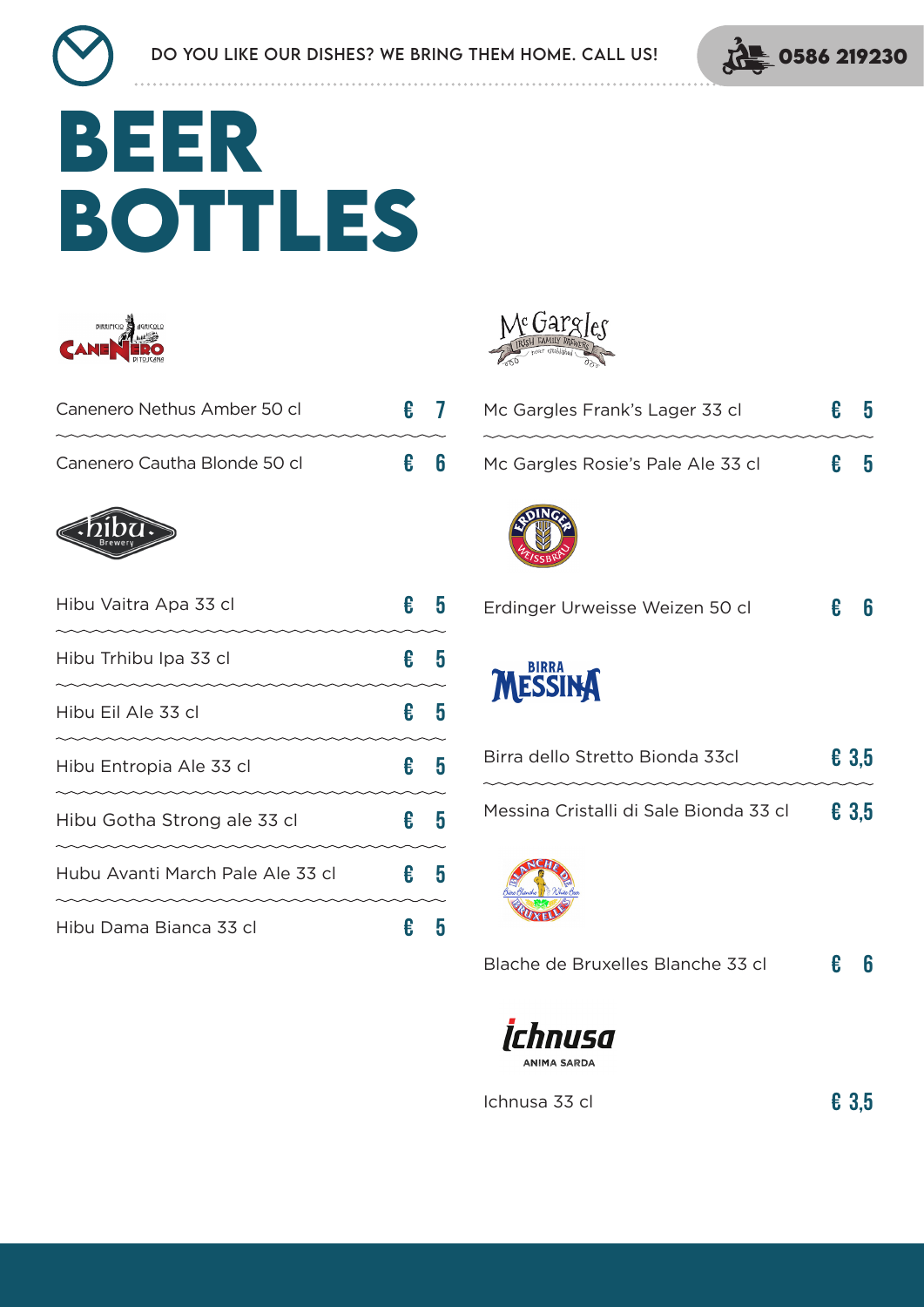. . . . . . . . . . . . . . . . . . . .





| Gilac Blonde 33 cl $\chi$                              | € | 6    |
|--------------------------------------------------------|---|------|
| Gilac Blonde 75 cl $\chi$                              | € | 12   |
| Gilac Dorita - Blonde 33 cl                            | € | 6    |
| Gilac Caesar - Amber Special 33 cl                     | € | 6    |
| Gilac Guenda - Weisse Beer 33 cl                       | € | 6    |
| Gilac Guenda - Weisse Beer 75 cl                       |   | € 12 |
| Gilac Alma - Double Malt Amber 33 cl                   | € | 6    |
| Gilac Sophie - Double Malt Red 33 cl                   | € | 6    |
| Gilac Chanda - Double Malt Blonde 33 cl                | € | 6    |
| Gilac Chanda - Double Malt Blonde 75 cl                |   | € 12 |
| Gilac Divina 33 cl<br><b>Grapes Double Malt Blonde</b> | € | 6    |

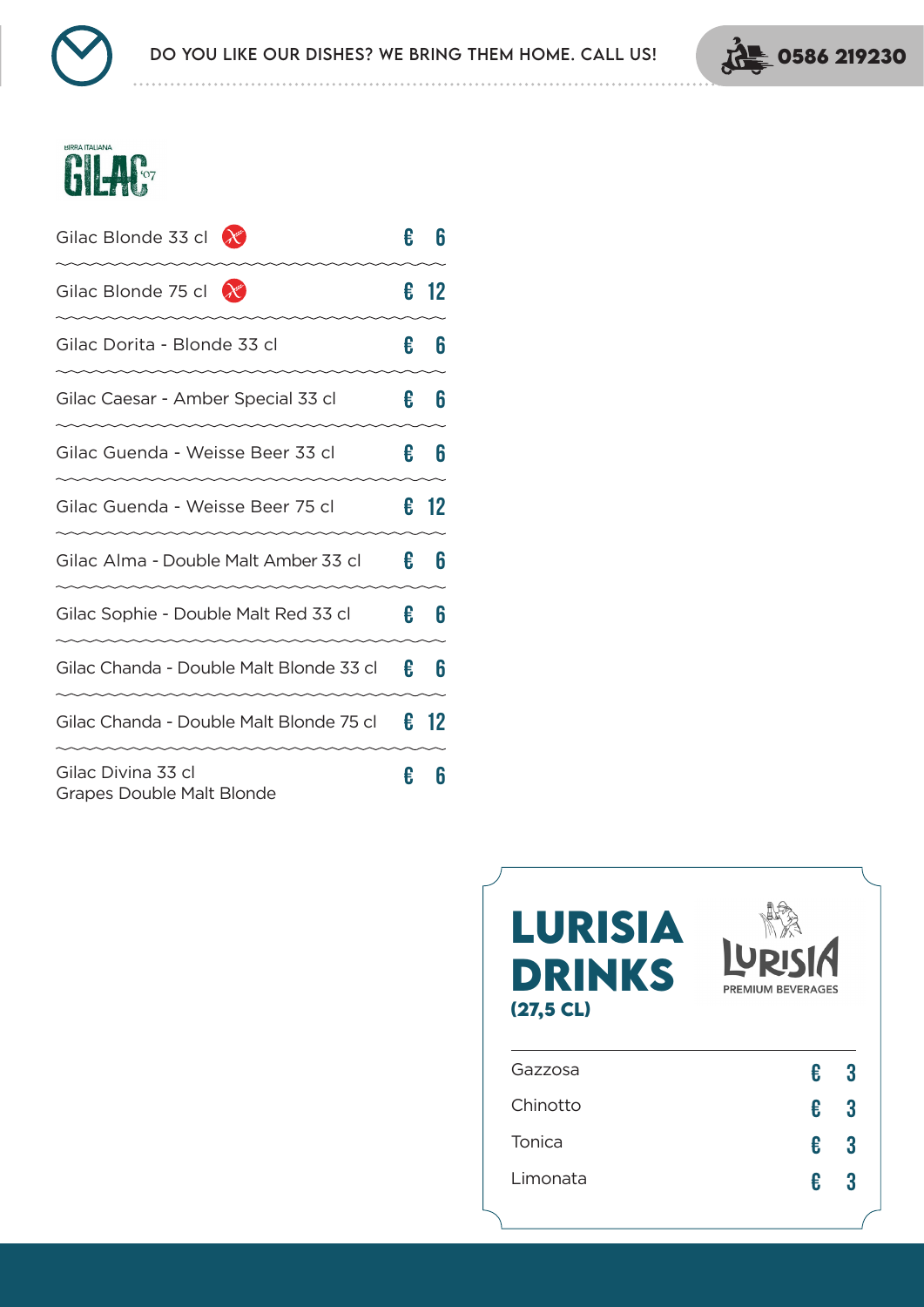

.....................................



### **BEVERAGE**

| "Panna" Natural water 75cl            |   | $E$ 2,5        |
|---------------------------------------|---|----------------|
| "San Pellegrino" Sparkling water 75cl |   | $\epsilon$ 2.5 |
| Coca-cola zero 33cl                   |   | € 2,8          |
| Coca-cola 33cl                        |   | € 2,8          |
| Estathe (lemon) 25 cl                 |   | € 2.8          |
| Estathe (peach) 25 cl                 |   | £ 2,8          |
| Fanta 33cl                            |   | € 2.8          |
| Sprite 33cl                           |   | € 2.8          |
| Ace juice                             | € | 3              |

### **coffee**

| Coffee           | € | $\mathbf 2$    |
|------------------|---|----------------|
| Macchiato coffee | € | $\mathbf 2$    |
| Corretto         |   | £ 2,5          |
| Deca             | € | $\overline{2}$ |
| Orzo BIO         |   | £ 2,5          |
| Ginseng          |   | £ 2,5          |
| Cappuccino       |   | £ 2,5          |
| Ponce            | € | 3              |
|                  |   |                |

### **digestIF**

| Limoncello IGP | €            | -3 |
|----------------|--------------|----|
| Amari          | $\epsilon$ 3 |    |
| Sgroppino      | €            |    |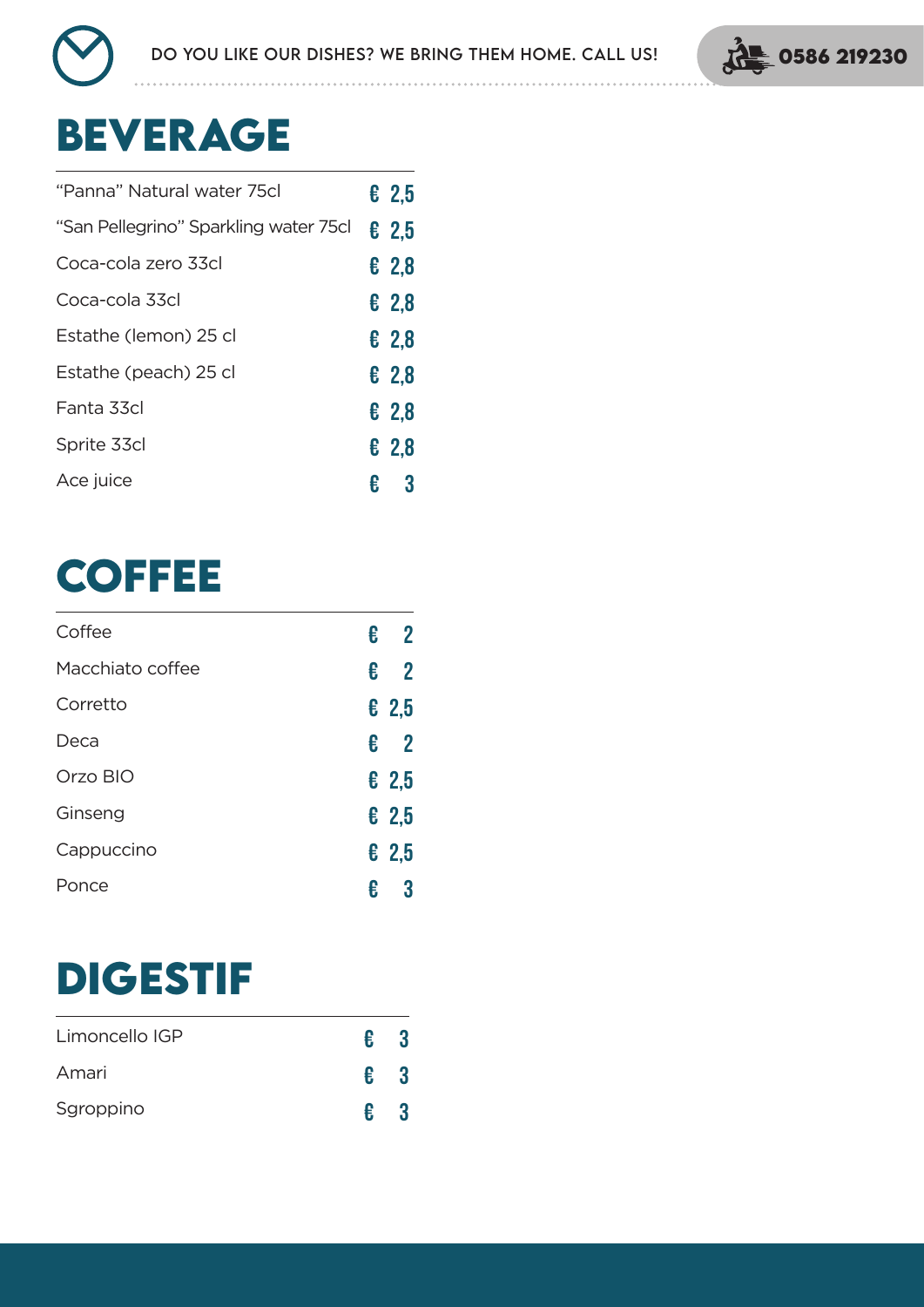



## **OUR CAKES**

All our desserts are strictly homemade. The shortbread, the spoon desserts and the cantuccini are made by selecting only quality ingredients. They are all gluten-free and many are also lactose-free. Ask for sweet novelties off the menu!

| <b>CHEESECAKE NEW YORK [2,6]</b><br>Topping: nutella, caramel,<br>chocolate, berries | €5                      | THE DIFFERENCE BETWEEN CHEESE-CHAKE:                                                                                                                   |  |  |
|--------------------------------------------------------------------------------------|-------------------------|--------------------------------------------------------------------------------------------------------------------------------------------------------|--|--|
| <b>CHEESECAKE PARFAIT [2] @</b><br>Topping: nutella, caramel,<br>chocolate, berries  | €5                      | the cold and creamy one is a spoon dessert,<br>the more traditional "New York" is baked in the oven.<br>Discover your favorite with the right topping! |  |  |
| <b>TIRAMISÙ</b> <sup>(2,6)</sup>                                                     | $\epsilon$ <sub>5</sub> | $N$ $E$ $W$ $V$ $OR$ $K$<br>PARFAIT                                                                                                                    |  |  |
| <b>CHOCOLATE FLAN</b>                                                                | €5                      |                                                                                                                                                        |  |  |
| <b>TARTLET WITH CHOCOLATE</b><br><b>MOUSSE AND RASPBERRIES</b>                       | €6                      |                                                                                                                                                        |  |  |
| <b>WILD BERRY YOGURT MOUSSE</b>                                                      | € 6                     | PARFAIT                                                                                                                                                |  |  |
| <b>CHOCOLATE TART WITH</b><br><b>STRAWBERRY MOUSSE</b>                               | € 6                     | <b>PISTACHIO PARFAIT</b><br>€6                                                                                                                         |  |  |
| <b>CHANTILLY CREAM MILLEFEUILLE</b><br><b>WITH BERRIES</b>                           | € 6                     | <b>TANGERINE PARFAIT</b><br>€ 6                                                                                                                        |  |  |
| <b>TRIO OF MOUSSE</b>                                                                | € 6                     | NOUGAT PARFAIT<br>€ 6                                                                                                                                  |  |  |